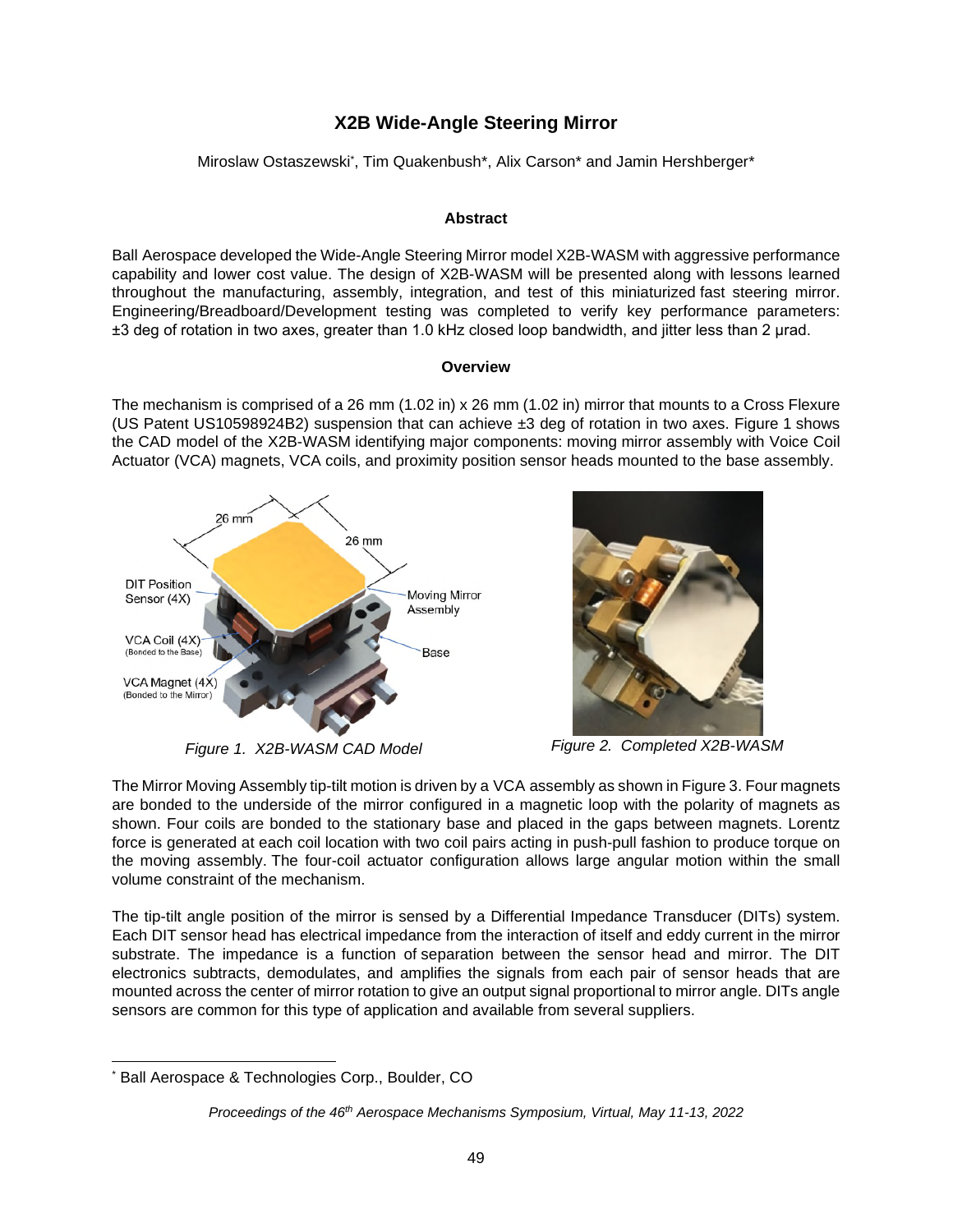

*Figure 3. X2B-WASM Magnetic Loop VCA Configuration* 

Figure 4 shows the two-axis, tip-tilt titanium monolithic flexure; the thin blades in X configuration allow rotation in each axis while being rigid in all translations. The flexure is mounted to a rigid base structure with two 00-90 fasteners and a pin interface that provides precise flexure location on the base. The flexure interface to the mirror with two 00-90 fasteners with mounting locations as shown. Figure 5 shows the small size of the flexure as compared to a penny.

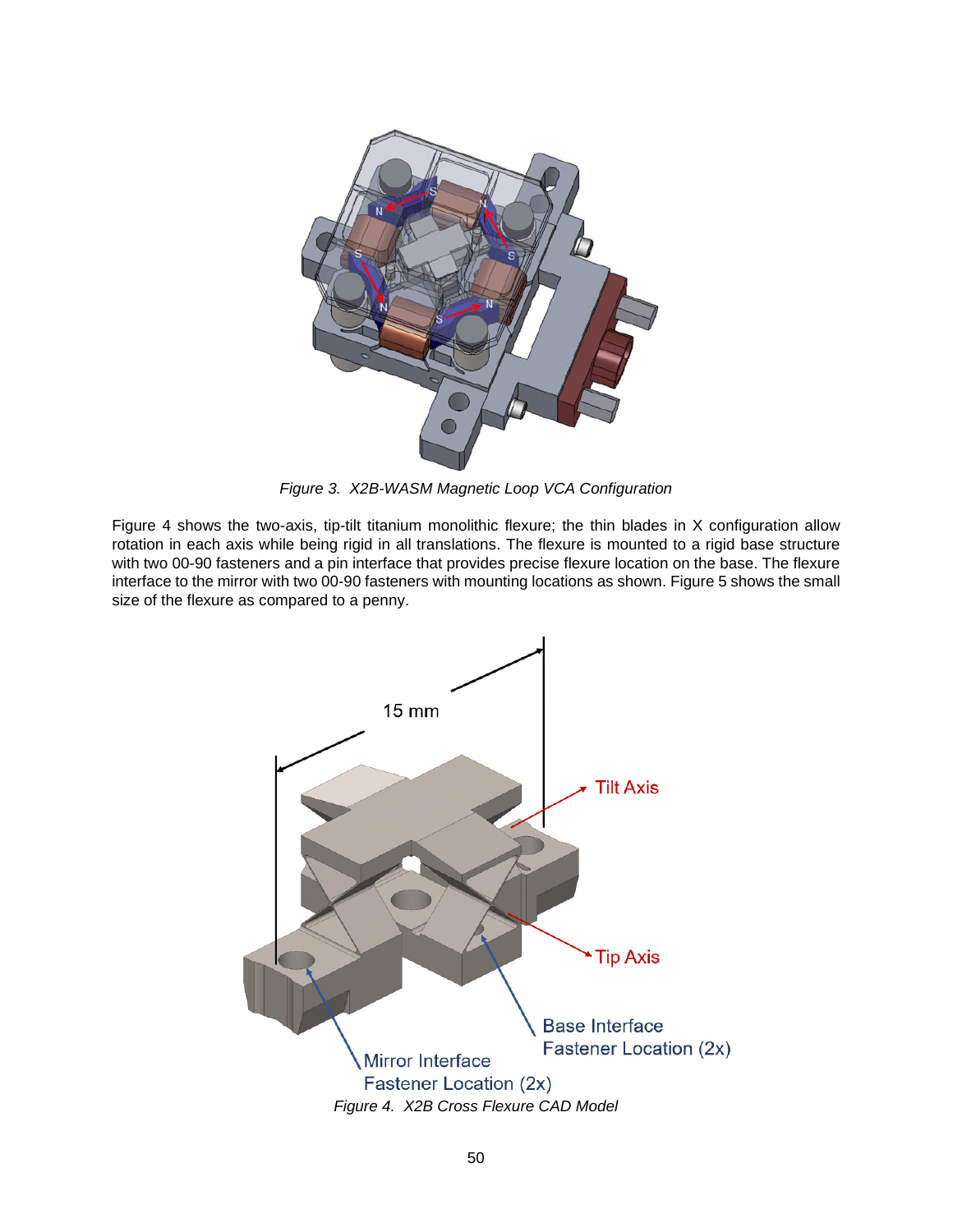

*Figure 5. X2B Cross Flexure on a Penny*

| <b>Property</b>                          | <b>Performance</b>           |  |  |  |
|------------------------------------------|------------------------------|--|--|--|
| Maximum Range of Travel (Tip, Tilt)      | $± 3$ deg                    |  |  |  |
| <b>Residual Mirror Jitter</b>            | 1.0 µrad RMS                 |  |  |  |
| Closed Loop Bandwidth (CLBW) (-3dB)      | $\geq 1.0$ kHz               |  |  |  |
| <b>Mirror Clear Aperture</b>             | 20.1 mm (0.791 in)           |  |  |  |
| Mirror Surface Figure Error (RMS)        | $<$ 23 nm                    |  |  |  |
| <b>Rotation Center to Mirror Surface</b> | ≤ 4.65 mm (0.183 in)         |  |  |  |
| Total Mass (Mechanism)                   | Less than 48 gm.             |  |  |  |
| Motor Power at Max Mirror Angle          | $\leq$ 2 watts               |  |  |  |
| Launch Load (Static)                     | 100 G axial, 75 G lateral    |  |  |  |
| Launch Loads (Random Vibration)          | 21.1 G (RMS) overall axial   |  |  |  |
|                                          | 14.9 G (RMS) overall lateral |  |  |  |
| Launch Load (Shock)                      | 672 G                        |  |  |  |

| Table 1. X2B-WASM Performance |
|-------------------------------|
|-------------------------------|

[Table 2](#page-3-0) is a list of measured values for built X2B-WASM units that are referenced throughout this document. Serial numbers that end with the letter "a" indicate values in that row were measured before the unit's flexure was replaced and "b" designates measurements after flexure replacement. Serial numbers with no letter suffix did not have the flexure replaced. The table is sorted by date to support the flexure design and manufacturing changes that will be described.

#### **Assembly Integration and Test**

Maintaining manufacturability of the compact X2B-WASM while ensuring performance metrics were met presented several challenges that required design updates and tooling changes. The serial numbers X2WM1001 - X2WM1005 were built with components using typical tolerances between 0.05 mm (0.002 in) and 0.13 mm (0.005 in). Difficulties during procurement, assembly, integration, and test, led the team to reassess the design from both a manufacturability and producibility standpoint.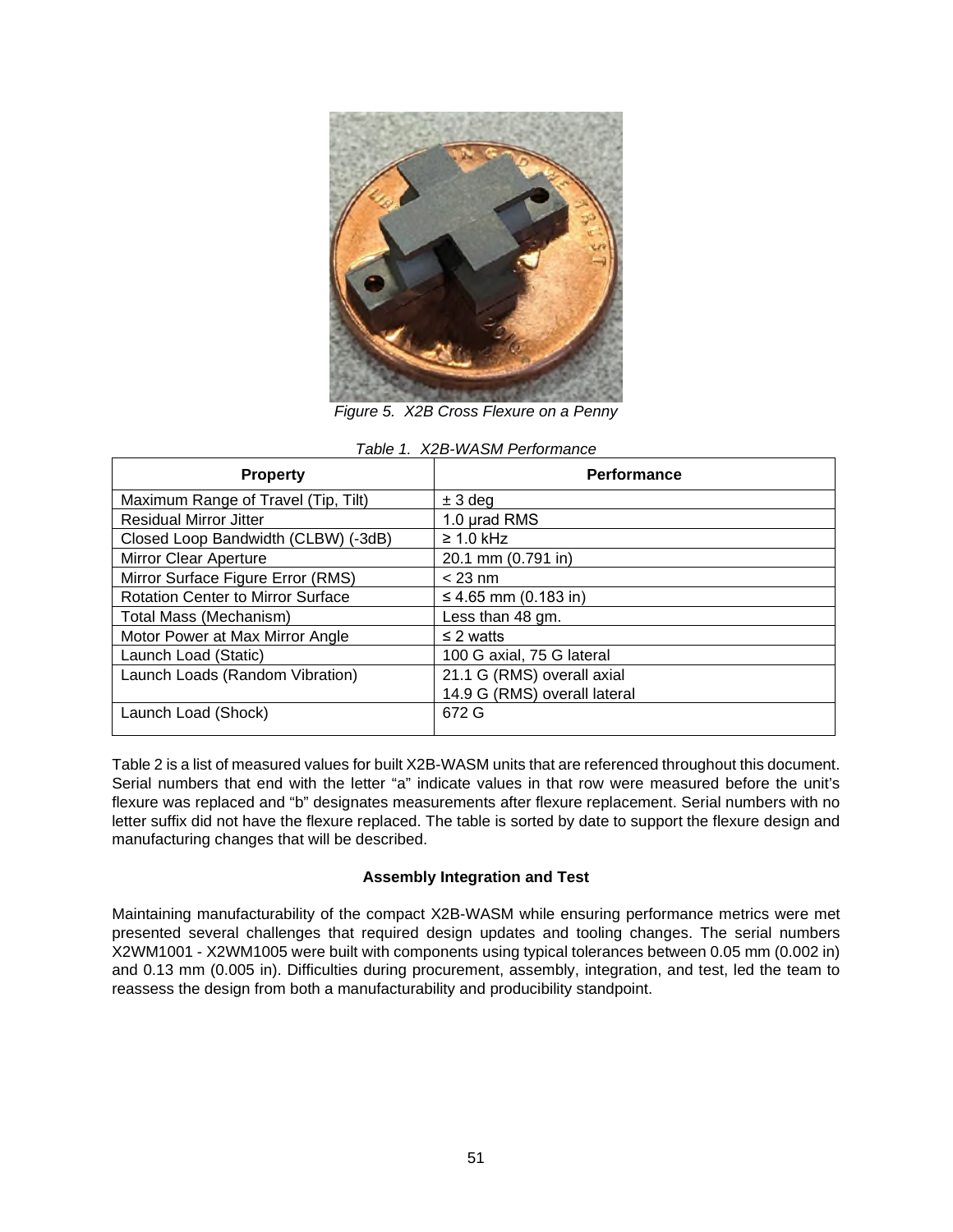<span id="page-3-0"></span>

| <b>Build Date</b> | WASM Serial#              | 1 <sup>st</sup> | 2 <sub>nd</sub> | <b>CLBW</b> | Phase  | <b>Notes</b>                                  |
|-------------------|---------------------------|-----------------|-----------------|-------------|--------|-----------------------------------------------|
| yyyy-mm           |                           | Mode            | Mode            | (Hz)        | Margin |                                               |
|                   |                           | (Hz)            | (Hz)            |             | (deg)  |                                               |
| 2017-07           | X2WM1001                  | 80              | 950             | 1200        | 42     | Prototype                                     |
| 2018-07           | X2WM1002                  | 18              | 1110            | 940         | 46     | Flexure failed in 2020-03                     |
|                   |                           |                 |                 |             |        | and scrapped.                                 |
| 2020-03           | X2WM1003a                 | 16              | 3500            | 1180        | 38     | Flexure failed in 2020-12                     |
| 2020-03           | X2WM1004a                 | 18              | 460             | 1240        | 37     | Flexure failed in 2020-12                     |
| 2020-03           | X2WM1005a                 | 9(X)<br>20(Y)   | 560             | 530         | 38     | Flexure crack suspected                       |
| 2021-05           | X2WM1004b                 | 9               | 720             | 1030        | 40     | Updated flexure not<br>available              |
| 2021-05           | Updated flexures received |                 |                 |             |        |                                               |
| 2021-05           | X2WM1006                  | 51              | 1320            | 590         | 44     | CLBW per system                               |
|                   |                           |                 |                 |             |        | requirements                                  |
| 2021-08           | X2WM1003b                 | 43              | 3500            | 1030        | 38     | Installed updated flexure                     |
| 2021-11           | X2WM1005b                 | 48              | 1340            | 500         | 39     | Installed updated flexure.<br>CLBW per system |
|                   |                           |                 |                 |             |        | requirements.                                 |

*Table 2. History of flexure blade thickness effect on 1st & 2nd mode and lifetime.* 

The initial X2B drawings, used for X2WM1001 - X2WM1005, focused on maintaining mirror alignment and optimizing the magnet – coil gap to achieve high motor efficiency across the full range of motion. Actuator performance studies were run on the operational range of travel of the VCAs but did not consider the effect of tolerance stack up. The assembly process relied on complex tooling that proved to be impractical for bond control and produced inconsistency in gap size. For serial numbers X2WM1002a - X2WM1005a the magnet – coil gap resulted in contact between the adjacent magnets and coils. This limited the mechanism range of travel as a magnet face would contact a VCA coil before reaching the hard stop. Additionally, the contact threatened to scratch insulation from coil wires (see [Figure 6](#page-3-1)).

<span id="page-3-1"></span>

*Figure 6. Actuator Gap Across Range of Motion* 

To investigate the required motor gap to meet performance, a parametric study was devised to analyze the actuator orientation in operation, distances from magnets to VCA coils, and the resultant implied moment on the system. [Figure 7](#page-4-0) shows the impact of the actuator gap on VCA performance. The nominal gap of 0.51 mm (0.02 in) shows peak performance with larger gaps showing degradation in performance.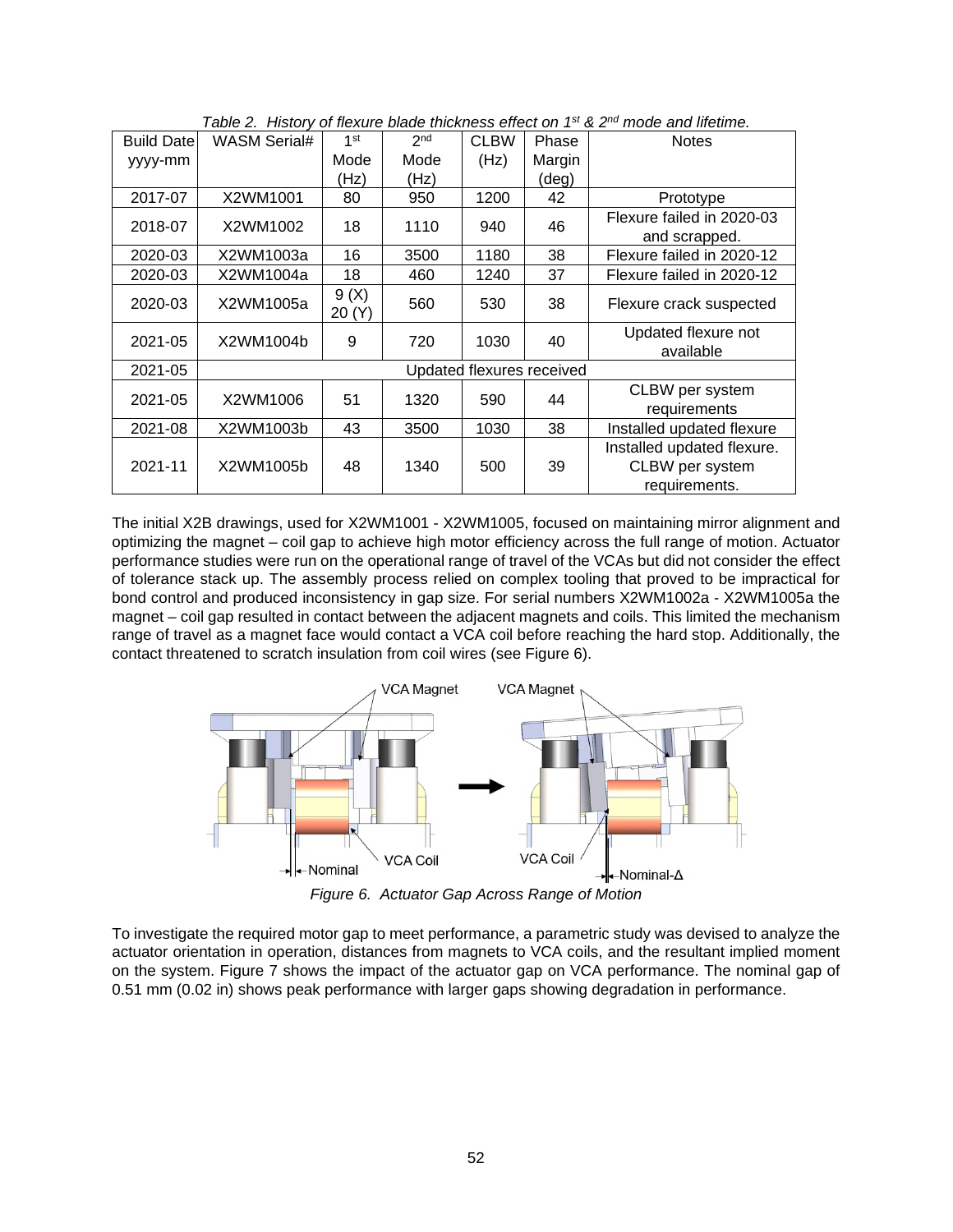<span id="page-4-0"></span>

*Figure 7. Actuator force vs. magnet-coil gap (mm)* 

A study of mirror motion found that the assembly required a minimum of 0.33 mm (0.013 in) of clearance between the coils and the magnets at the 0 deg tip and tilt position to allow for full rotation of the mirror. In addition, it was found the assembly could tolerate up to 0.64 mm (0.025 in) of VCA gap before VCA performance degraded to 75% of nominal. A nominal designed gap of 0.51 mm (0.020 in) was selected.

The design was revaluated through a tolerance analysis to assess how the required magnet – coil gap should be controlled. The mechanism is broken into two modular sub-assemblies: the Baseplate Assembly (BA) consisting of the Baseplate, VCA coils and DITs, and moving mirror assembly (MMA) consisting of the Mirror, Flexure and VCA magnets. The interface between these two sub-assemblies consists of a locating emboss and two screws. It was determined that if both the pattern of mirror magnets on the MMA and pattern of VCA coils on the BA were controlled during assembly, then the interface between the MMA and BA could be adjusted at final assembly to achieve the correct VCA gap size. The pattern of VCA coils is controlled by tight position tolerances on the pattern of slots the coils are bonded to in the baseplate. The mirror magnet pattern is controlled via bond tooling, which allows for the pattern to be measured and adjusted prior to bonding. At final assembly, the MMA can be adjusted rotationally relative to the BA until the desired gap size is achieved for all VCA gaps in the system. This is accomplished with simple go/nogo shim stock.

To improve tooling, a cross functional collaboration took place between engineers and technicians to validate a new procedure. Rapid prototyping was used to print mock-ups of new tooling designs, as well as an actual mechanism assembly. This allowed for quick feedback and design iteration to finalize new tooling and assembly procedures that met cost, reduced in touch-labor time, and increased repeatability for gap control.

[Figure 8](#page-5-0) shows one iteration of the magnet bonding tooling. Note the shims used to set each magnet gap. It is important to state that the magnets have a strong attraction. During the first brass board unit builds, it was observed that magnets shifted during the bond cure. To reduce this behavior, magnets are bonded sequentially and then secured in place by setscrews to restrict movement during cure. [Figure 8](#page-5-1) shows the final magnet bonding tooling and the magnets being secured in place by nylon tip set screws.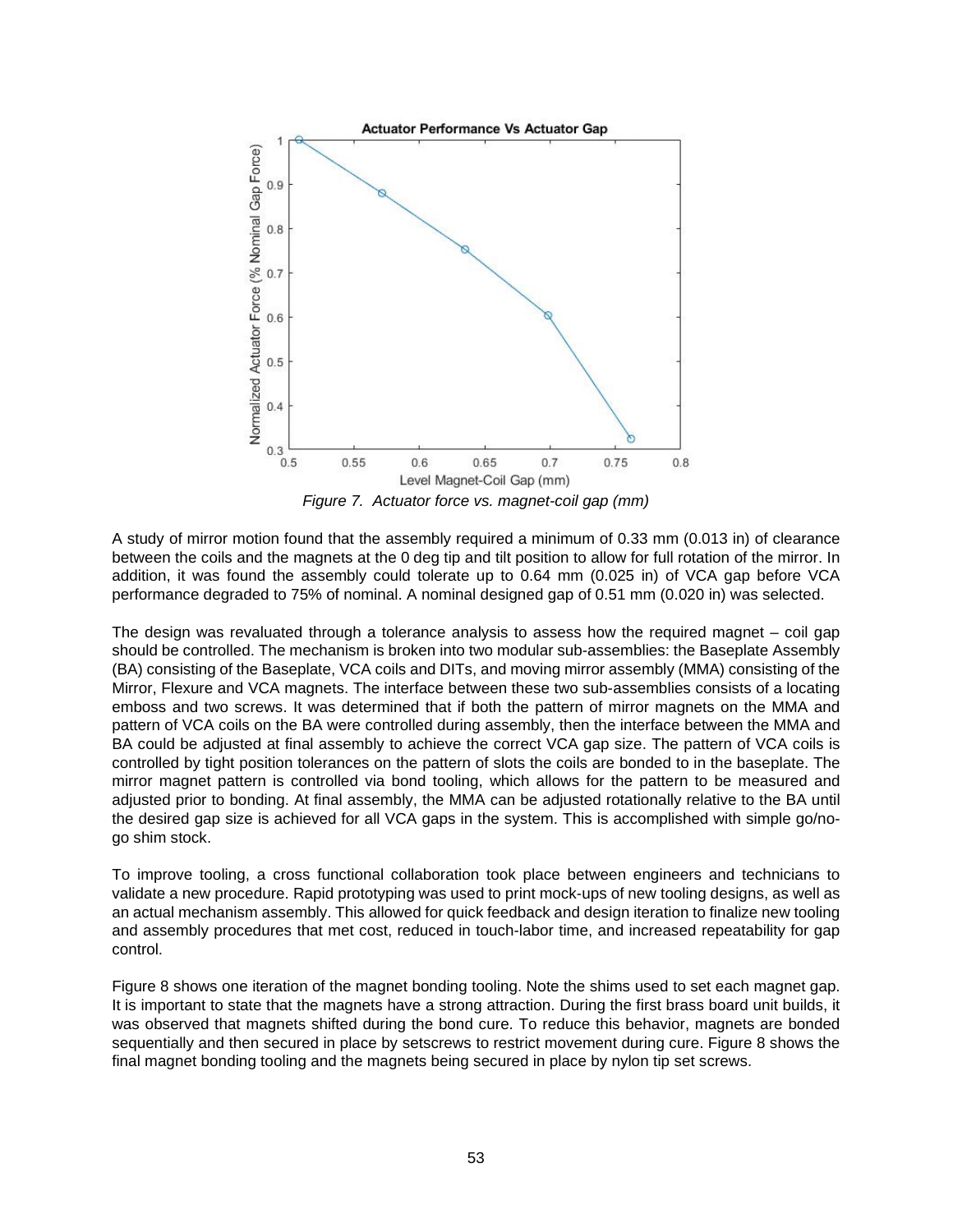<span id="page-5-0"></span>

<span id="page-5-1"></span>

*Figure 8. Magnet Bond Tooling Figure 9. Magnet Bond during Cure* 

The initial X2B-WASMs also exhibited extremely fragile flexures with cross blades approximately one-third the thickness of a sheet of printer paper, 0.0381-mm (0.0015-in) thick. To assemble the flexure onto the mirror substrate, two fasteners are tightened in an alternating pattern, see [Figure 10.](#page-5-2) Due to the flexure's susceptibility to damage, it is important to ensure that the flexure mounting pads are flat against the mirror substrate mounting pads before torquing the fasteners. There is limited visibility to confirm the flexure position after torquing the fasteners.

<span id="page-5-2"></span>

*Figure 10. Mirror Substrate and Flexure Subassembly* 

If the flexure is not mounted with its pads flush to the mirror pads, the flexure is at an increased risk of breaking at the higher assembly. The MMA is pulled onto the baseplate assembly using two fasteners that thread onto the flexure through the baseplate, see [Figure 11.](#page-6-0) Again, this operation has no visibility of the flexure to confirm the condition of the cross blades after assembly. It is during this assembly that a misaligned flexure's cross blades are at a greater risk of yielding due to the tension from threading a fastener into the flexure. The risk of flexure failure during assembly led to a design analysis of the flexure blade thickness to attempt to increase the structural integrity of the design.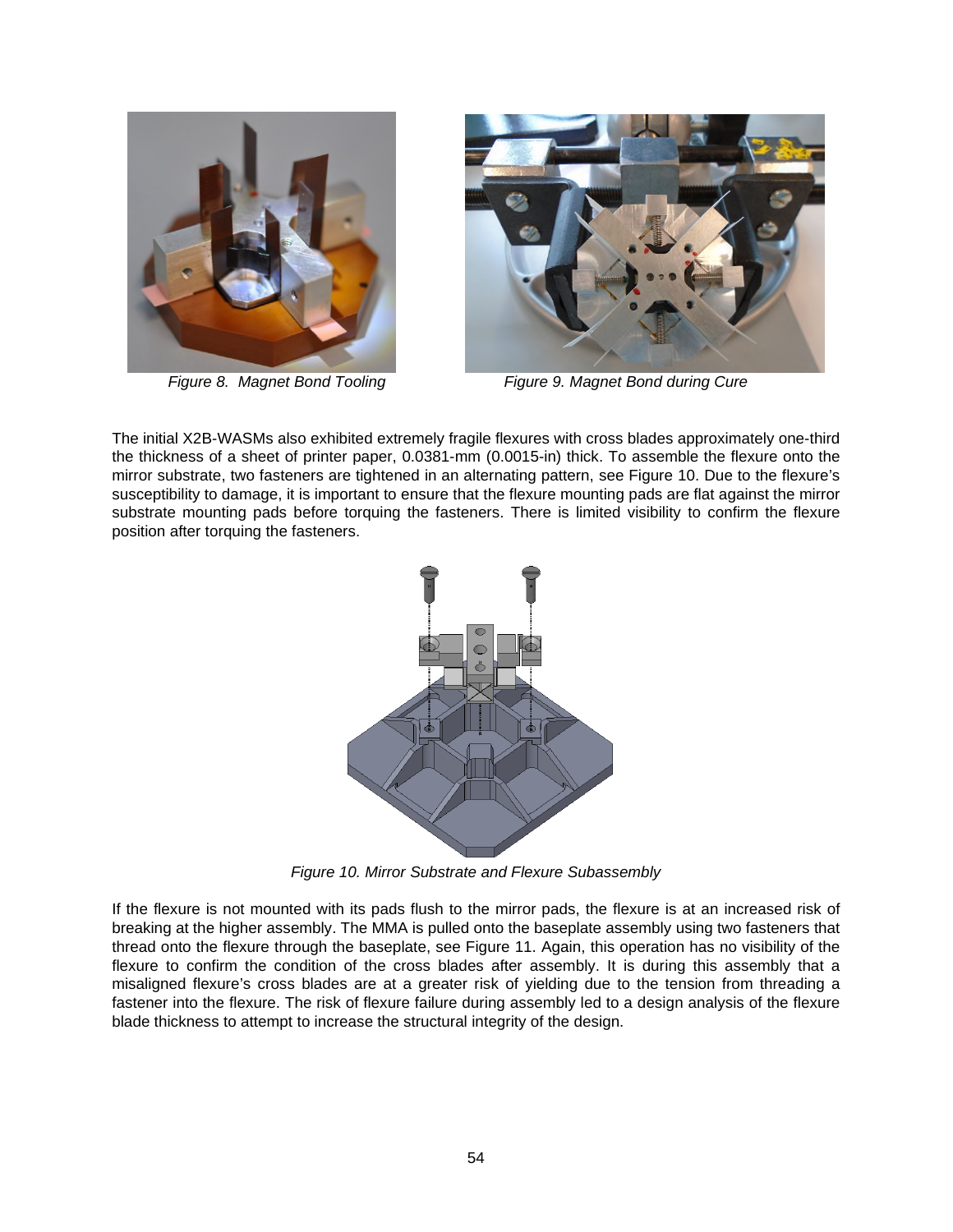<span id="page-6-0"></span>

*Figure 11. Moving Mirror Subassembly and Baseplate Assembly Integration* 

Due to the packaging constraints, 00-90 fasteners are necessary to attach the flexure to both the mirror and baseplate. The 00-90 fasteners represent a hurdle for procurement as they are non-standard fastener per ASME B18.3. Certified supply for these fasteners is not reliable. During assembly of serial numbers X2WM1002a - X2WM1005a, the original supplier discontinued their production of these fasteners. An order for certified 00-90 fasteners was placed with a new supplier for future flight builds. The brass board development units were completed with non-flight 00-90 fasteners that could be procured quickly and met the needs of the brass board test plan. These types of substitutions may not be palatable for flight programs. For future flight builds, ample procurement time is necessary to ensure the availability of flight rated hardware.

## **Flexure Design and Analysis**

The titanium (TI-10V-2FE-3AL) cross flexure fits in a 15.2 mm (.598 in) X 88.9 mm (3.5 in) X 5.46 mm (.215 in) volume. The key parameters considered for the flexure design were first mode frequency of the MMA and the mechanism power consumption. The desired first mode frequency is 40-50Hz to achieve the 1-kHz bandwidth and the max angle power budget of 2 W. The flexure is manufactured by Electrical Discharge Machining (EDM) processing, followed by an etch bath for recast removal. To validate the process, the supplier provides a coupon that is used to examine surface finish, recast removal, and final cross blade thickness. The recommended minimum tolerance for wire EDM and recast removal is .005 mm (.0002 in).

The first mode frequency and power consumption of the mechanism are driven by the thickness of the cross blades. A thicker cross blade increases the blade stiffness, increasing the first mode frequency and power needed to hold the mirror at the maximum angle of travel. The initial design set the flexure blade thickness to 0.0483 mm (.0019 in)  $\pm$  0.0025mm (.0001 in), a thickness that proved to have reliability and manufacturability concerns. The design pushed beyond the limit of repeatable wire EDM and etching capabilities, and three flexures built in the first lot ended up being only 0.0381-mm (.0015-in) thick. With blades that thin, the mechanism assembly was unstable during calibration and vulnerable to damage during assembly and test. Once assembled, visual inspection is not possible to identify a damaged flexure; failure is identified during X2B-WASM calibration and testing. A damaged flexure often presents a lower first mode frequency, shifted mode frequencies at larger angles of travel, or a null pointing position offset at calibration.

Lab vibration testing was performed on two of the units. The mirror-flexure subassemblies sheared off the baseplate. The post-mortem inspection started the effort to enhance the design to improve reliability,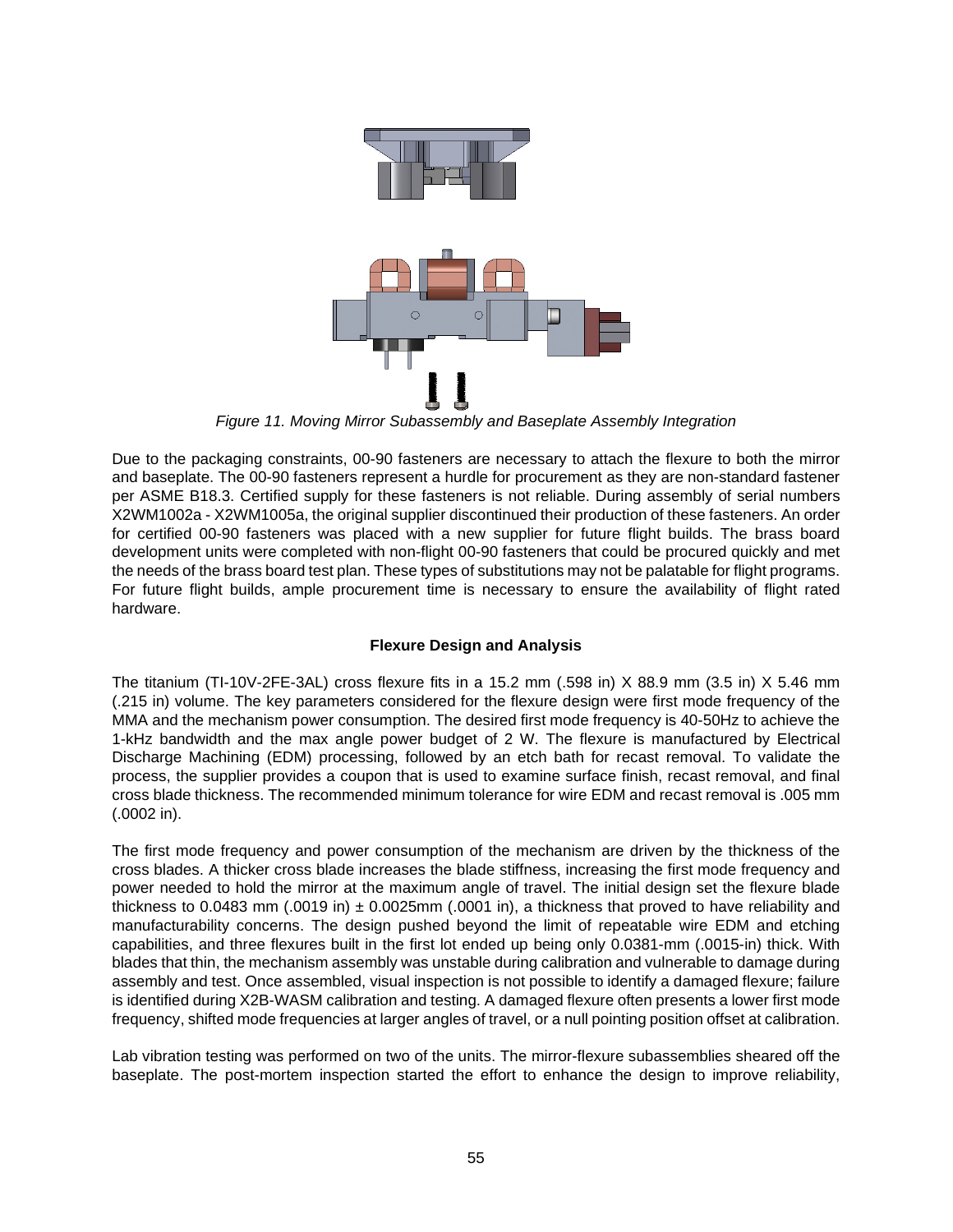manufacturability, and minimize risk. It is believed that the flexures were damaged during assembly and buckled during testing.

The second-generation cross flexure aimed to improve the design by analyzing the optimal blade thickness to maintain the desired first mode frequency, meet power requirements and survive assembly, integration, and test. To find the optimal blade thickness to meet frequency and power requirements, a program was developed in MATLAB to relate first mode frequency and power consumption. To predict first mode frequency for a given blade thickness, a structural analysis was completed to determine an approximate first mode. The flexure blade thicknesses of 0.0381 mm (0.0015 in), 0.0483 mm (0.0023 in), 0.0635 mm (0.0025 in), and 0.0686 mm (0.0027 in), were selected for analysis. [Figure 12](#page-7-0) plots a linear curve fit of the predicted first mode frequency against flexure blade thicknesses.

<span id="page-7-0"></span>

*Figure 12. Flexure Blade Thickness (mm) vs First Mode Frequency (Hz)* 

To predict power consumption for a given blade thickness, the power consumed by the X2B-WASM serial numbers X2WM1003a, X2WM1004a, and X2WM1005a from [Table 2](#page-3-0) were interpolated to create a polynomial curve fit that could predict power consumed for a given blade thickness. To find the predicted power for the analyzed blade thicknesses, the first mode frequencies determined from the structural analysis are used to find the spring rate, and therefore holding current, needed to maintain the maximum angle of travel. The power is then calculated by multiplying the square of the holding current by the resistance of the four coils. [Figure 13](#page-8-0) plots the predicted first mode frequency against the predicted power needed for maximum angular travel for the selected flexure blade thicknesses. After running the MATLAB program, the flexure blade thickness 0.0635 mm (0.0025 in) had a predicted first mode frequency of 42.8 Hz and a max angle power consumption of 2.07W. This met the target for those two parameters. The predicted values can be compared to the actual measurements provided for X2WM1003b defined by [Table](#page-3-0)  2 and [Figure 17](#page-11-0) for a percent error of roughly 12% for the first mode frequency and 18% for the power budget. Given the small sample size for analysis, it is not unexpected to have a percent error greater than 10%.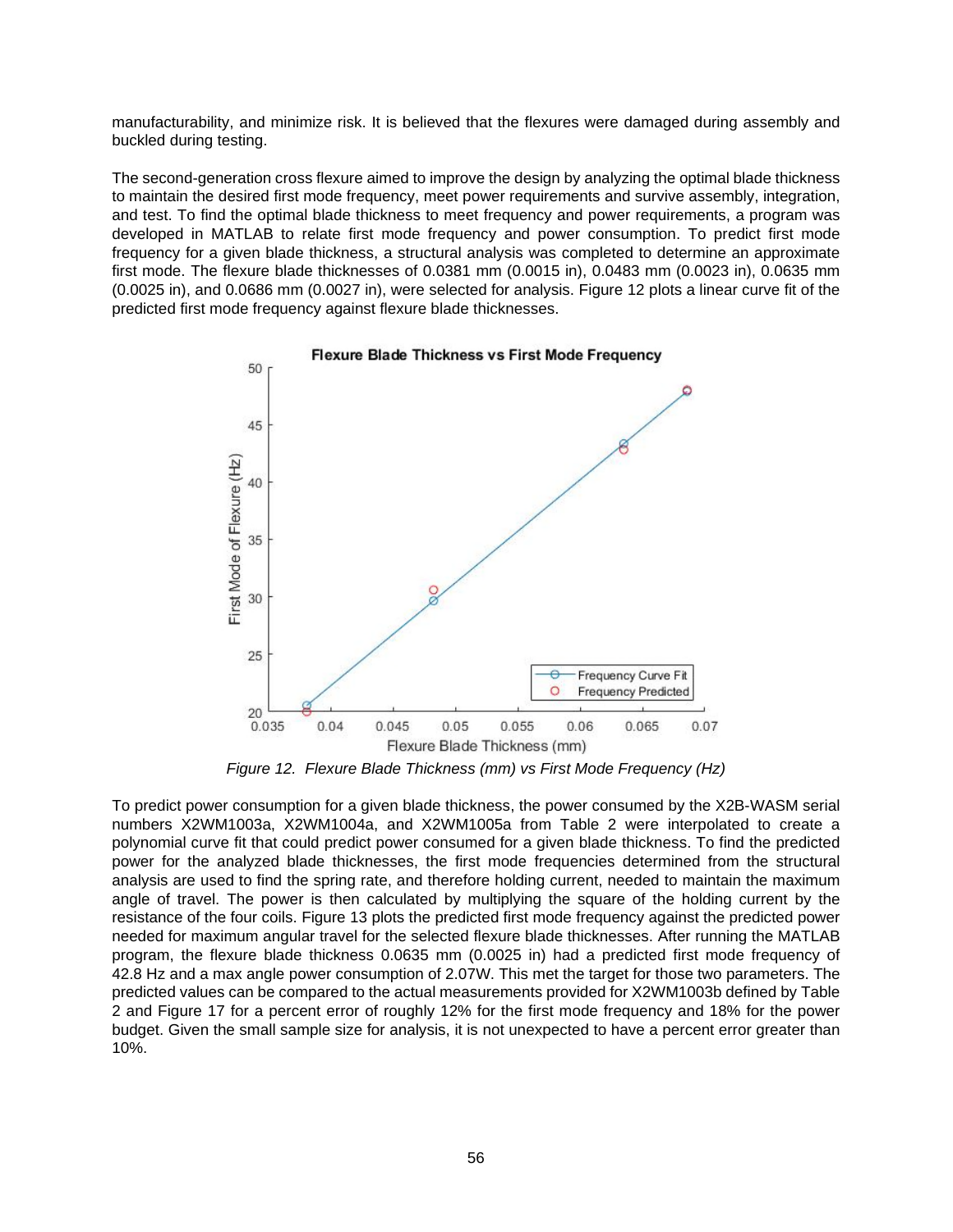<span id="page-8-0"></span>

*Figure 13. First Mode Frequency (Hz) vs Predicted Power (W)* 

After down selecting to the 0.0635-mm (0.0025-in) blade thickness, the performance for the 0.0635-mm (0.0025-in) and 0.0381-mm (0.015-in) flexures were evaluated in a simulated vibration environment. The flexures were analyzed at a random vibration of 0.44 g<sup>2</sup>/Hz, shock at 672 G, and tilt of 3 deg to determine maximum stress along the flexure axis. [Table 3](#page-8-1) compares the analyzed stress on the flexures under the defined environments. It is expected to see a higher stress for the thicker flexure due to mirror tilt as the thicker flexure will be stiffer, making the blade less compliant to bending.

| Flexure      | Max Stress due to 1G       | Max Stress due to      | Max Stress Due to   |
|--------------|----------------------------|------------------------|---------------------|
|              | Shock (along flexure axis) | Random Vibe (All Axis) | Mirror Tilt (3 deg) |
| .0381 mm     | 3.3 MPa                    | 141 MPa                | 119 MPa             |
| $(.0015$ in) | $(0.48$ ksi $)$            | $(20.5$ ksi)           | $(17.2$ ksi $)$     |
| .0635 mm     | 2 MPa                      | 140 MPa                | 197 MPa             |
| $(.0025$ in) | (0.29 ksi)                 | (20.3 ksi)             | (28.6 ksi)          |

<span id="page-8-1"></span>*Table 3. Structural Analysis Margin of Safety Parameters* 

The analysis predicted the 0.063-mm (0.0025-in) thick flexure blade to have improved stress for random vibration and shock with buckling at  $0.29$  G<sup>2</sup>/Hz (see [Figure 14\)](#page-8-2), which met the outlined mechanism performance. This flexure blade thickness also met the target first mode frequency and max angle power budget.

<span id="page-8-2"></span>

*Figure 14. Flexure Blades Begin to Buckle at 0.29 G<sup>2</sup> /Hz*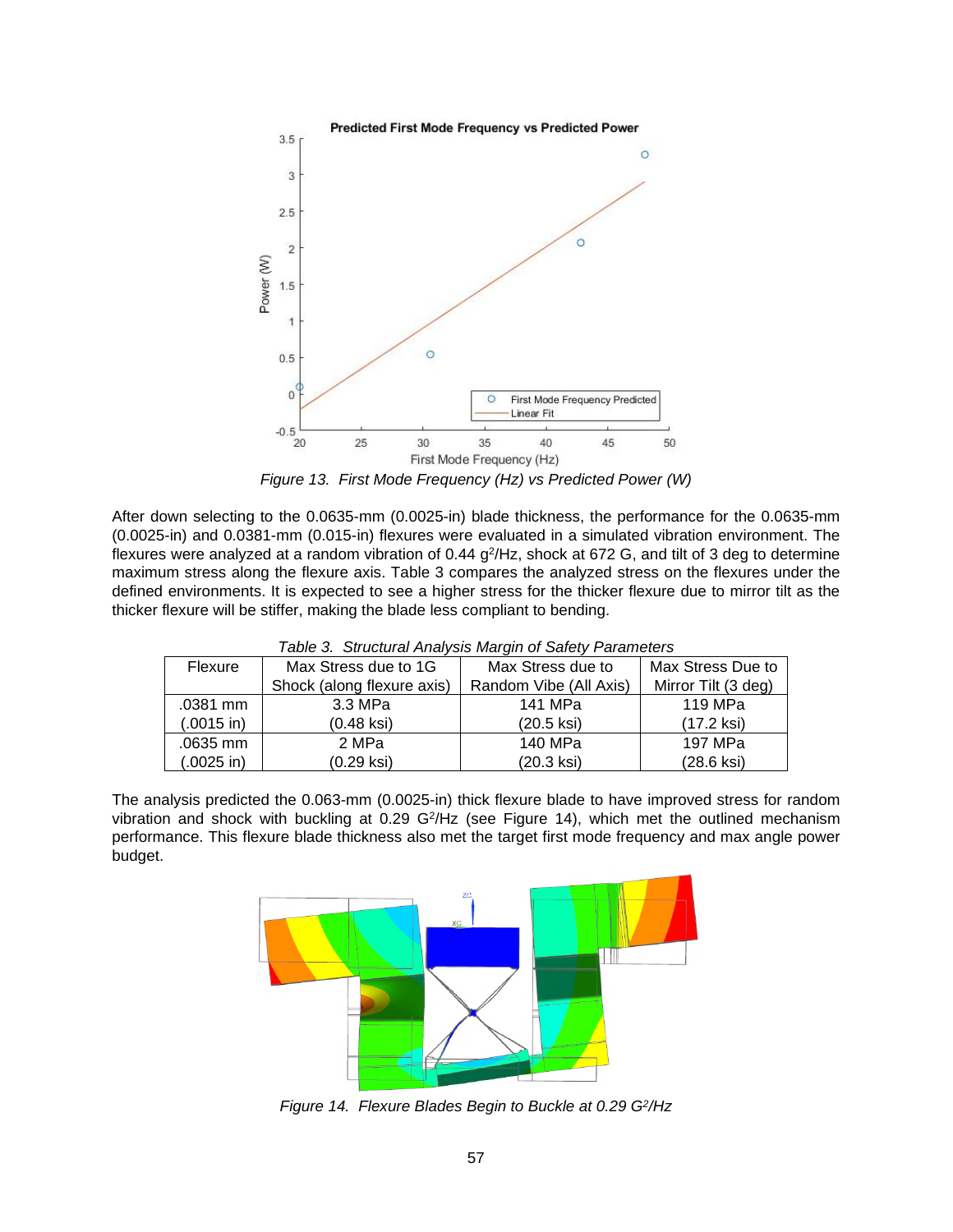#### **Measured Performance**

The X2B-WASM is designed to exceed 1-kHz bandwidth with good stability margins. The batch of flexures with blades made too thin had reduced performance because of vibration modes that change with mirror angle (see WASM serial numbers 1002, 1003a, 1004a and 1005a in [Table 2](#page-3-0)). As each flexure failed during lab testing, they were replaced with correctly manufactured flexures (see WASMs with build dates after May 2021 in [Table 2](#page-3-0)). The exception is serial number X2WM1001, which has the first prototype flexure that is slightly different than all the other steering mirrors in the table.

A primary limitation to closed loop bandwidth is the second vibration mode type and frequency. If the vibration mode is mechanically between the motors and sensors, the plant transfer function phase shift will be negative and is more likely to cause stability problems. If that mode frequency is too close to the desired open loop crossover, notch filters will not help, and the crossover (and bandwidth) will need to be reduced.

The X2B-WASM second vibration mode is more forgiving. The phase bump is very small, moves in a positive direction, and has frequency much higher than the open loop crossover (see 1200-Hz mode in bottom of [Figure 15\)](#page-9-0). The magnitude and frequency also have minimal change over mirror angle range. This means the high bandwidth (1030 Hz in [Figure 15\)](#page-9-0) is achievable without additional notch or low pass filters. Small signal bandwidth higher than 1200 Hz is possible by designing electronics and compensator to reduce the phase loss at frequencies above 1000 Hz, using a flexure with higher first mode frequency, and incorporating possible notch filters to attenuate and problematic vibration modes.

<span id="page-9-0"></span>

*Figure 15. Transfer functions of X2WM1003 with updated flexure design* 

[Figure](#page-10-0) 16 shows the measured estimate for residual jitter is 1 μrad RMS for serial number X2WM1003b. The jitter estimate starts with blocks of time series data that were recorded at 49 different mirror positions across the range of travel. The sample rate, and compensator update rate, was 20 kHz. A power spectral density (PSD) curve was calculated from each time series block. The top graph in [Figure 16](#page-10-1) is the mean of all the PSD curves and the bottom graph is the forward RMS sum curve. The forward sum at 10 kHz in [Figure](#page-10-1) 16 is 1.8 μrad RMS and the largest of the 49 forward sum curves is 2.05 μrad RMS.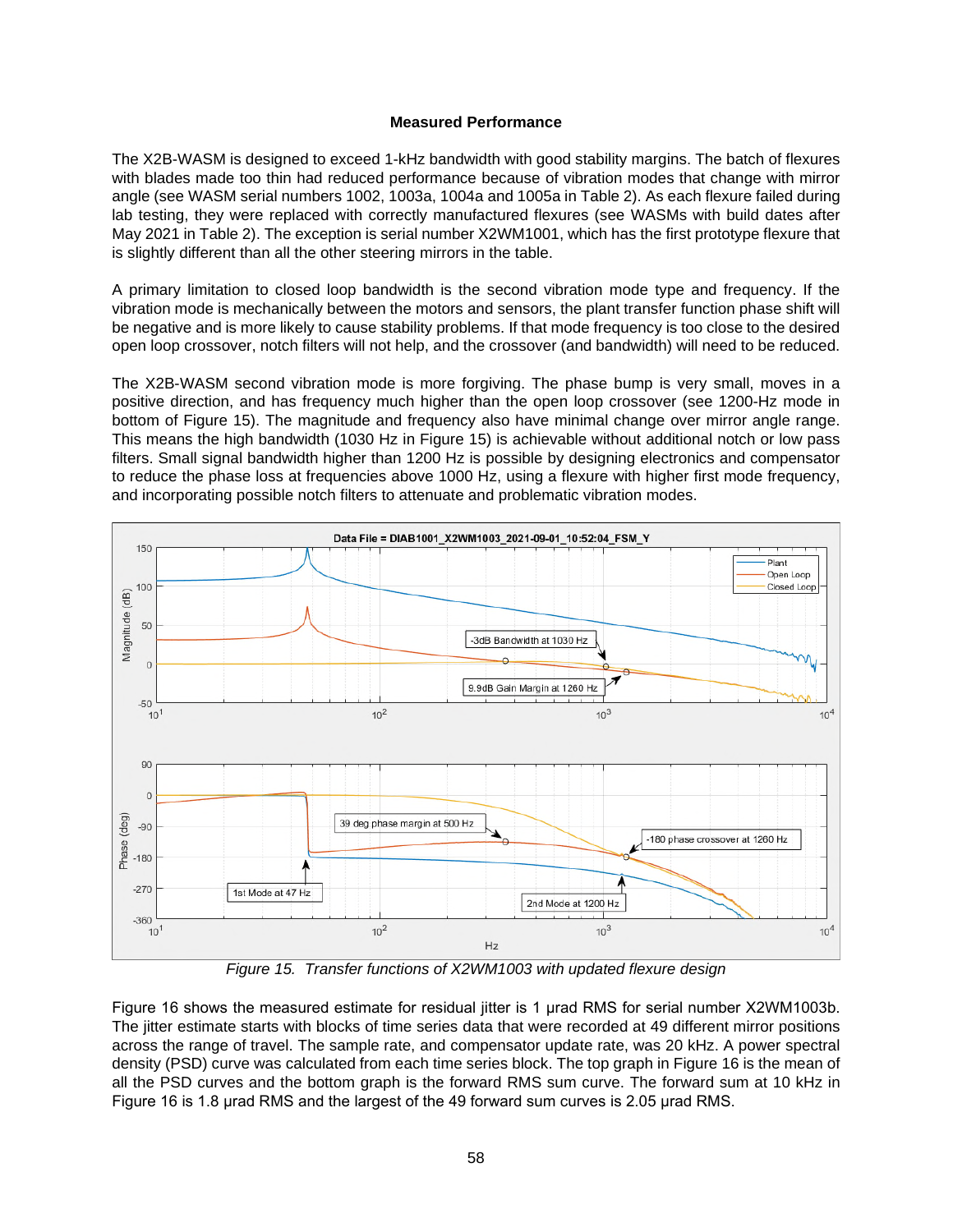Previous comparison of steering mirror position data with mirror angle measured with a 3-axis interferometer revealed that mirror residual jitter can be approximated by integrating the PSD curve up to the mechanism closed loop bandwidth. That point is indicated by a red circle in the bottom curve of [Figure](#page-10-1) 16 with coordinate values 1030 Hz and 1.0 μrad RMS.

<span id="page-10-1"></span><span id="page-10-0"></span>

*Figure 16. PSD curve (top graph) and forward RMS sum of mirror angle signal (bottom graph)*

[Figure 17](#page-11-0) is a graph of motor power calculated from motor resistance and motor current data recorded during angle calibration of serial number X2WM1003b. This reflects the power to hold against the flexure spring constant. Mechanism power will be larger when rejecting base motion disturbance and performing continuous scan profiles.